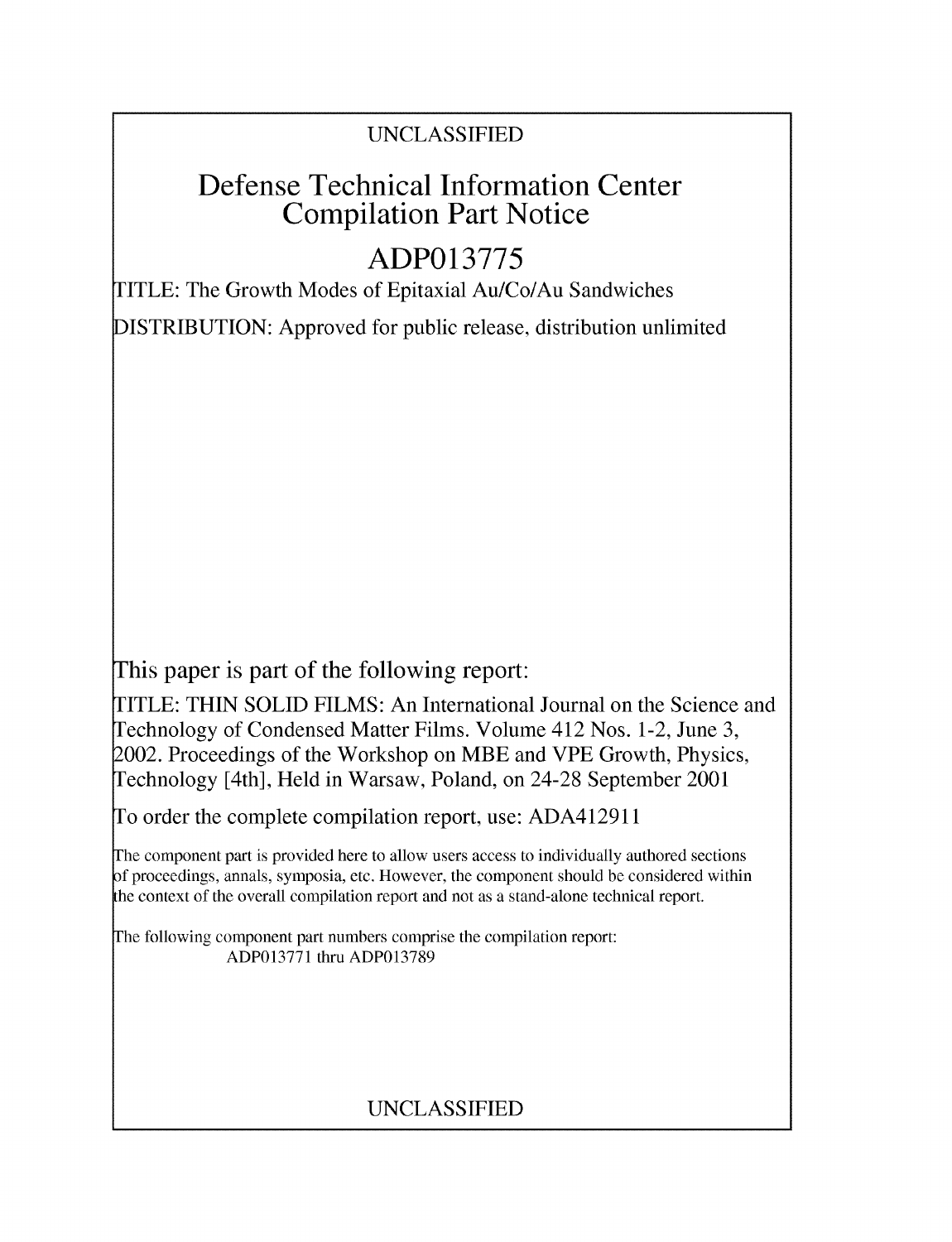

ELSEVIER Thin Solid Films 412 (2002) 34-37



## The growth modes of epitaxial Au/Co/Au sandwiches

A. Wawro<sup>a,\*</sup>, L.T. Baczewski<sup>a</sup>, P. Pankowski<sup>a</sup>, M. Kisielewski<sup>b</sup>, I. Sveklo<sup>b</sup>, A. Maziewski<sup>b</sup>

*"Institute of Physics Polish Academy of Sciences, Al. Lotnik6w 32/46, 02-668 Warsau; Poland* <sup>b</sup>Laboratory of Magnetism, Institute of Physics, University of Bialystok, ul. Lipowa 41, 15-424 Bialystok, Poland

### Abstract

Optimum growth conditions of epitaxial Au/Co/Au sandwiches with a strong perpendicular magnetic anisotropy have been investigated. The thermally induced evolution of the sandwich morphology, which determines its magnetic properties. was studied by means of reflection high-energy electron diffraction and Auger electron spectroscopy. The roughness of Au and Co surfaces, affected by the sample annealing, was evaluated from the length-dependent variance of topography acquired by atomic force microscopy. © 2002 Elsevier Science B.V. All rights reserved.

*Keywords:* Surface roughness; Epitaxy; Gold: Cobalt

been one of the most important topics in modern and magnetic properties is of great importance. magnetism. They have been mostly studied in structures In this paper we analyse the growth conditions of Au with lowered dimensionality like thin magnetic sand-<br>and Co layers as a function of the type of substrates. wiches or multilayers. A perpendicular magnetic anisot-<br>On the basis of reflection high-energy electron diffracropy, being of great interest from both basic research tion (RHEED) and Auger electron spectroscopy (AES) and practical applications (e.g. for magnetic storage analyses, supported by the topography measurements at media) points of view, is one of the results of the various scan sizes, performed by use of atomic force presence of interfaces in such structures. Therefore, the microscopy (AFM), the thermally-induced evolution of  $Co/Au$  system has been widely studied since the first the Au/ $Co/Au$  sandwich structure is described. announcement of such property in 1986 **[1].** The thin Co layer exhibits a magnetisation perpendicular to the 2. Experimental details film plane, which similarly to other features, such as coercivity, magnetic domain structure, magnetisation The Au/Co/Au sandwiches were grown in a molecreversal and Curie temperature [2-12], is film thickness ular beam epitaxy (MBE) system with the vacuum level dependent. Above a certain critical thickness a second in the range of  $10^{-10}$  torr. Glass and sapphire wafers order phase transition takes place resulting in the mag-<br>with orientation (11-20) buffered with a Mo layer were

on the assumption that the interfaces were morphologi-<br>lower than  $0.5$   $\rm \AA/s$ . All deposition processes were cally smooth. However, the existence of interface rough-<br>performed at room temperature (RT). The bottom Au ness in real films might affect substantially their layer, 200-Å-thick, was grown either directly on the magnetic properties. Shape and interface anisotropy is glass substrate or on the Mo buffer (200 **A)** covering a strongly dependent on the film structure and the interface sapphire substrate. The shape of the Co layer was either roughness due to appearance of non-compensated mag- flat or wedge-like (obtained with the use of a linear

**1. Introduction 1. Introduction 1. Introduction netic poles. Imperfections of the interfaces may act as** pinning centres for domain walls, modifying mechanisms of magnetisation reversal. Therefore, an under-Magnetic properties of surfaces and interfaces have standing of a correlation between the film morphology

netisation reorientation to the in-plane direction. used as substrates. Co and Mo were evaporated from The earliest studies of these phenomena were based electron guns and Au from effusion cells at the rates motion of the shutter) depending on a specific magnetic \*Corresponding author. **measurement purpose.** Its thickness range was between *E-mail address:* wawro@ifpan.edu.pl (A. Wawro). 0 and 25 **A.** The top Au layer was kept at 80 **A** in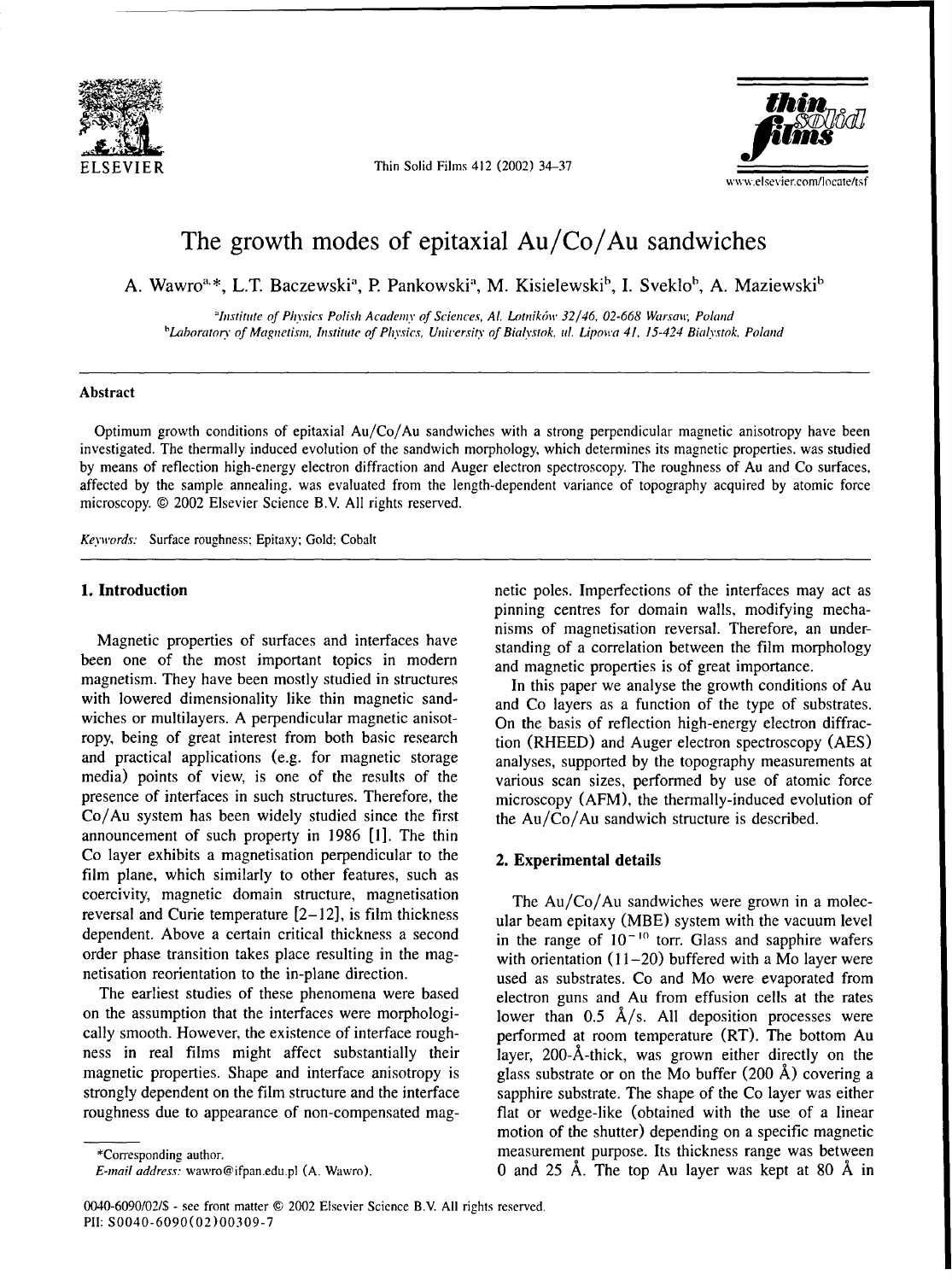*A. Wawro et al. / Thin Solid Films 412 (2002) 34-37* 35

| T<br>$(^{\circ}C)$ | $200-A$ Au<br>on glass |            | 200-Å Au<br>on Mo buffer |            | 8-Å Co on Au  |            | $15-\AA$ Co on Au |            |
|--------------------|------------------------|------------|--------------------------|------------|---------------|------------|-------------------|------------|
|                    | $\sigma$ (nm)          | $\xi$ (nm) | $\sigma$ (nm)            | $\xi$ (nm) | $\sigma$ (nm) | $\xi$ (nm) | $\sigma$ (nm)     | $\xi$ (nm) |
| RT                 | 4.30                   | 87.1       | 0.46                     | 64.2       | 0.18          | 86.3       | 0.20              | 169.2      |
| 170                | 3.75                   | 83.7       | 0.17                     | 125.0      |               |            |                   |            |
| 200                | 5.13                   | 121.2      | 0.19                     | 126.6      |               |            |                   |            |
| 250                |                        |            |                          |            | 0.21          | 83.3       | 0.14              | 138.9      |
| 300                | 6.50                   | 101.3      | 0.27                     | 124.8      |               |            |                   |            |

Table 1 Roughness  $\sigma$  and correlation length  $\xi$  parameters for Au and Co layers annealed at various temperatures

was characterised in situ by RHEED. The AES analysis ogy, determined by the growth conditions, on magnetic was carried out to check the chemical composition of properties, an unambiguous characterisation of the surthe layers and to estimate diffusion processes due to the face roughness is required. For this purpose the scaling sample annealing. Ex situ AFM measurements (Nano- theory for self-affine fractal surfaces was applied scope III) in the Tapping mode were performed for  $[13,14]$ . The analytic form of a function for roughness surface roughness investigations. The analysis is given as:

### 3. Results and discussion

influenced by the substrate type. Au layers deposited on  $H$ , Hurst dimension. For  $R \ll \xi$  the value of the correglass wafers are polycrystalline, whereas the epitaxial growth is obtained for sapphire (11-20) substrates. In lation length  $(R \gg \xi)$  the value of the function g no the latter case the RHEED pattern exhibits clear streaks longer scales with R and saturates at  $2\sigma^2$ . The value of for all layers, typical of monocrystalline structure. The the parameter  $\xi$  may be attributed to the linear dimension Mo buffer deposited on the sapphire substrate has  $(110)$  of islands. orientation. Such a buffer favours the growth of the Au The roughness dependence on the length scale was (111) layer. In spite of a large lattice mismatch, approx- investigated on the base of the AFM topography measimately 14%, the Co layer deposited on Au exhibits urements. The microscopic images, recorded with the coherent growth in  $(0001)$  orientation. On the basis of resolution  $512 \times 512$  pixels, were divided consecutively our analysis it is impossible to distinguish whether its by 4, 16, 64, 256, 1024 and 4096 non-overlapping structure is fcc or hcp type. The top Au layer grows  $\frac{dy}{dx}$ , 16, 04, 256, 1024 and 4096 non-overlapping square tiles, covering the whole scanned area. The value also in the (111) orientation—the same as the bottom square tiles, covering the whole scanned area. The value Au layer. The following relations between in-plane <sup>of *g(m)* tiles.</sup> directions of the constituent layers are found: sapphire. (11-20)/Mo(110):  $[0001] \parallel [1-1-1]$ ,  $Mo(110)$ / The calculated surface roughness  $\sigma$  and the correla-<br>Au(111):  $[0.01] \parallel [1-1-1]$ ,  $Mo(110)$ /  $[1-$  tion length  $\xi$  are shown in Table 1. As mentioned earlier, Au(111):  $[001] \parallel [1-10]$ , Au(111)/Co(0001):  $[1-$  tion length  $\xi$  are shown in Table 1. As mentioned earlier,<br>10] [[11-20] Co(0001)/Au (111): [11-20] [[1-10] the growth mode was determined by the type of sub- $10\| [11-20]$ , Co(0001)/Au (111):  $[11-20] \| [1-10]$ . The growth mode was determined by the type of sub-<br>The RHEED streaks for Mo ([001]  $[1-10]$  and  $[1-11]$  strate. Au layers deposited on a glass substrate are The RHEED streaks for Mo  $(001]$ ,  $[1-10]$  and  $[1-11]$  strate. Au layers deposited on a glass substrate are redirections) and Au surfaces  $(1-12)$  and  $[1-10]$  directions in a substrate are polycrystalline. Typical three directions) and Au surfaces  $([1-12]$  and  $[1-10]$  direc-<br>tions) are sharp with distances between them as for the cocurs. As a consequence the surface is very rough. tions) are sharp with distances between them as for the occurs. As a consequence the surface is very rough.<br>
bulk, These layers are relaxed and no strains on their Consecutive annealing at temperatures in the range from bulk. These layers are relaxed and no strains on their Consecutive annealing at temperatures in the range from surface are present. In contrast, the Co layer behaves in 170 to 350 °C shows that the roughness has a tendency surface are present. In contrast, the Co layer behaves in  $170$  to 350 °C shows that the roughness has a tendency a different way The RHEED streaks along  $[11-20]$  and to increase, similarly to the trend shown by the corr a different way. The RHEED streaks along  $[11-20]$  and to increase, similarly to the trend shown by the corre-<br> $[1-100]$  directions are blurred and the lattice constant. lation length, leading to the wider and higher isla  $[1-100]$  directions are blurred and the lattice constant, determined from the distance between them, varies with the deposited material. the Co layer thickness. Due to a remained coherence The quality of the Au layer morphology is substanand large lattice mismatch in Co layers grown on Au tially improved by using the sapphire substrate buffered the existence of expanding strains is observed. Even for with Mo. The deposition at RT results in Stranski-15-A-thick Co layer the lattice constant is 3% higher Krastanov mode growth, typical of the (111) plane. than for the bulk. The annealing of Co layers at 250 °C Atomically flat islands, approximately 80 nm in diameleads to substantial strain relaxation. This phenomenon ter, with sixfold symmetry are observed (Fig. 1). The is discussed further in the paper. fluctuation of the surface height is of the order of double

thickness. The crystalline structure of all grown layers Because of the strong influence of the layer morphol-

$$
g(R) = 2\sigma^2 [1 - \exp(-(R/\xi)^{2H})]
$$

where R is a linear dimension of the analysed area;  $\sigma$ , The growth mode of the bottom Au layer is strongly calculated surface roughness;  $\xi$ , correlation length; and lation function varies as  $g(R) \sim R^{2H}$ . Above the corre-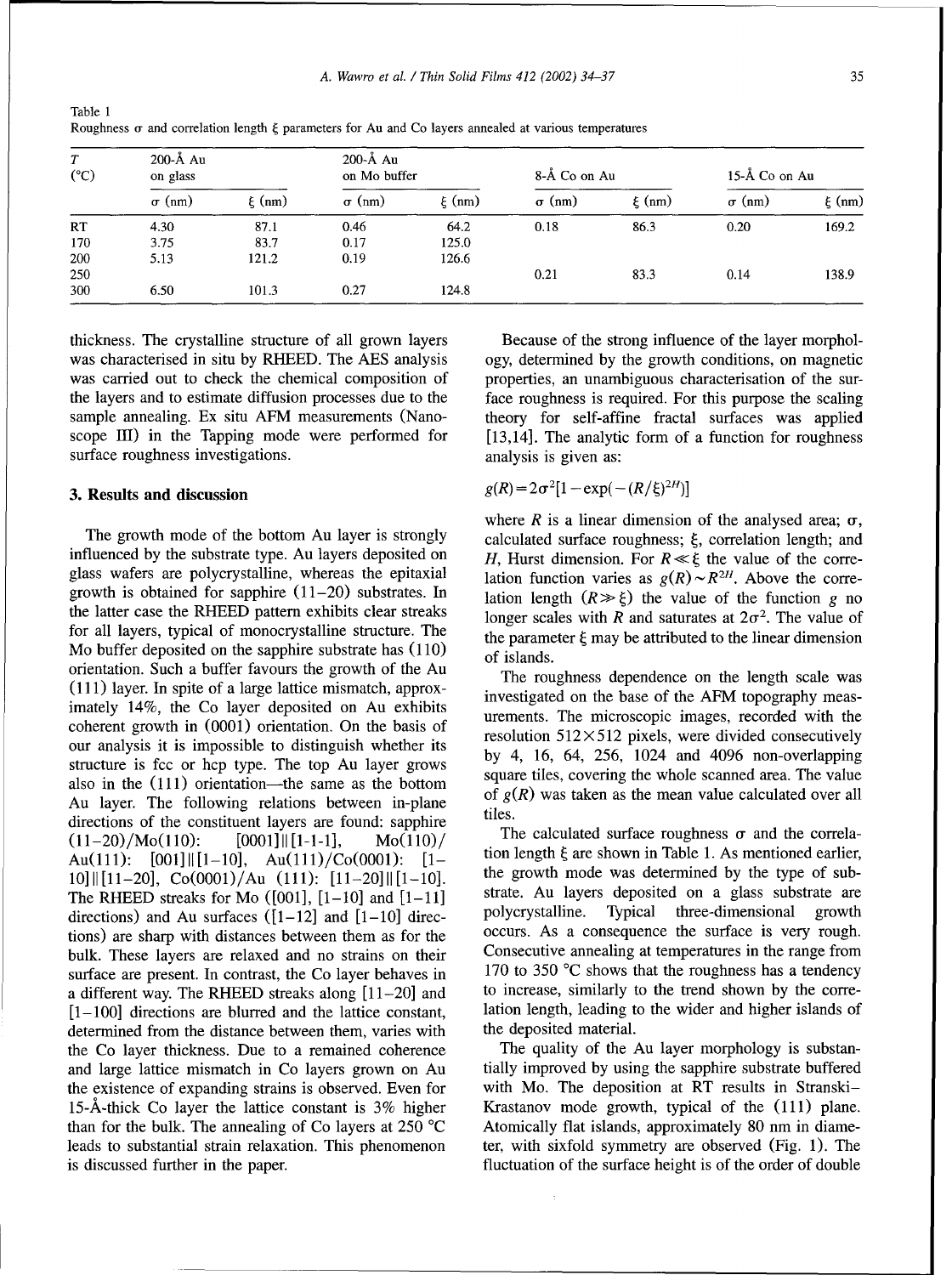

Fig. 1. AFM image of the Au 200-A-thick layer as-deposited on the Mo buffer (left) and after annealing at 200 °C (right). The range of the grey scale is 2 nm.

height is suppressed to single monolayer step height) bottom layer from the island-like to terrace-like mode.

**(111)** plane spacing. Contrary to Au growth on glass, and increase the diameter of atomically flat islands by the vacuum annealing of the Au layer deposited on the the same factor. The annealing at higher temperatures Mo buffer improves significantly its morphology. The up to 600 °C does not affect the topography markedly. temperature of 170  $\degree$ C is high enough to reduce the It is worth to mention that even a small miscut of a roughness more than twice (fluctuation of the surface sapphire wafer might change the growth of the Au



Fig. 2. AFM image of the Co 15-A-thick layer as-deposited on the Au layer (left) and after annealing at 250 **'C** (right). The range of the grey scale is 4 nm.